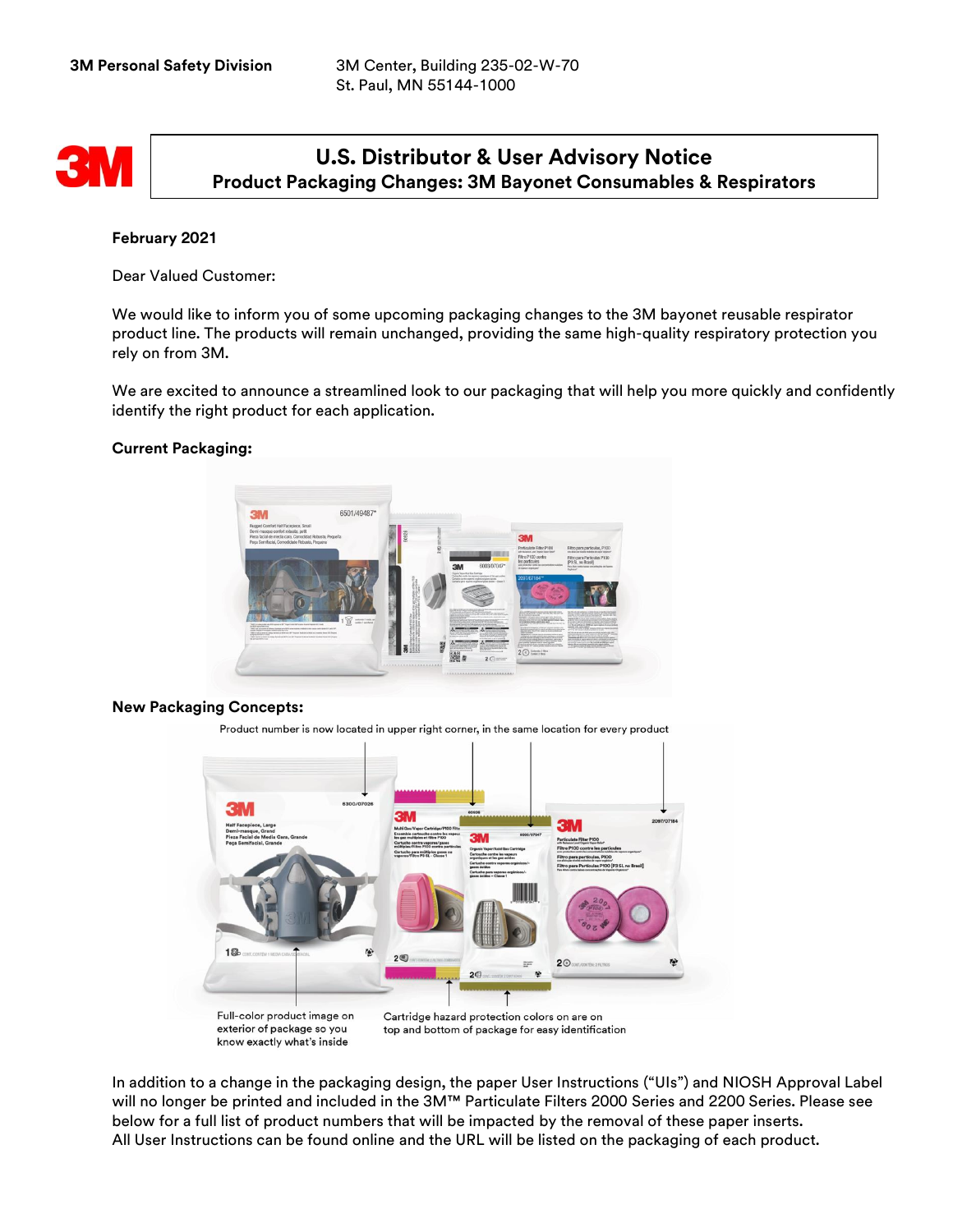By eliminating these paper inserts, 3M estimates it will save over 773,000 lbs of paper which is equivalent to over 9,200 trees. We hope this is a welcome change that will benefit sustainability and allow users to access UIs anytime via our online database.

| Part No. | <b>Product Description</b>                                                                            | <b>3M SAP ID</b> |
|----------|-------------------------------------------------------------------------------------------------------|------------------|
| 2071     | 3M™ Particulate Filter 2071, P95<br>7000002058                                                        |                  |
| 2076HF   | 3M™ Particulate Cartridge 2076HF, Hydrogen Fluoride,<br>P95                                           | 7000021310       |
| 2078     | 3M™ Particulate Filter 2078, P95 with Nuisance Level<br>7000052066<br>Organic Vapor / Acid Gas Relief |                  |
| 2091     | 3M™ Particulate Filter 2091, P100<br>7000051991                                                       |                  |
| 2096     | 3M™ Particulate Filter 2096, P100 with Nuisance Level<br>7000002048<br><b>Acid Gas Relief</b>         |                  |
| 2097     | 3M™ Particulate Filter 2097, P100 with Nuisance Level<br>7000029657<br>Organic Vapor Relief           |                  |
| 2291     | 3M™ Advanced Particulate Filter 2291, P100<br>7000127449                                              |                  |
| 2296     | 3M™ Advanced Particulate Filter 2296, P100 with<br>Nuisance Level Acid Gas Relief                     | 7000127450       |
| 2297     | 3M™ Advanced Particulate Filter 2297, P100 with<br>7000127451<br>Nuisance Level Organic Vapor Relief  |                  |

## **Products that will no longer contain paper inserts:**

### **Details of these changes:**

The scope of these changes is first to update the design on the primary packaging for all 3M bayonet cartridges, filters, retainers / adapters and facepieces.

Second, 3M particulate filters 2000 series and 2200 series will no longer have paper inserts. User Instructions can be found online at 3m.com/2000filterinstructions\_P100 or 3m.com/2000filterinstructions\_P95, depending on the protection level of the filter. The URL will also be listed on the packaging of each product.

Finally, the removal of the NIOSH Approval Label will be removed in accordance to a 2018 NIOSH CA 2019- 1013 letter to manufacturers informing of a change in the interpretation of 42CFR84. Since March 2019 NIOSH no longer requires manufacturers to include separate full NIOSH labels with replaceable filters and cartridges. NIOSH has not changed the requirements of 42 CFR 84 for full respirator label or the abbreviated filter and cartridge labels. **As a result, the full NIOSH approval label will continue to be available along with the User Instructions in each facepiece package.**

No other packaging or product changes will occur, and quantities will remain the same.

**The transition to this new packaging configuration will begin to take effect in January 2021**, but it will take some time after that for you to see this new packaging configuration on products as current packaging works through 3M and distributor inventory and as we phase in the changes across the entire line. Appendix I has an approximate timeline of when 3M will phase in new packaging.